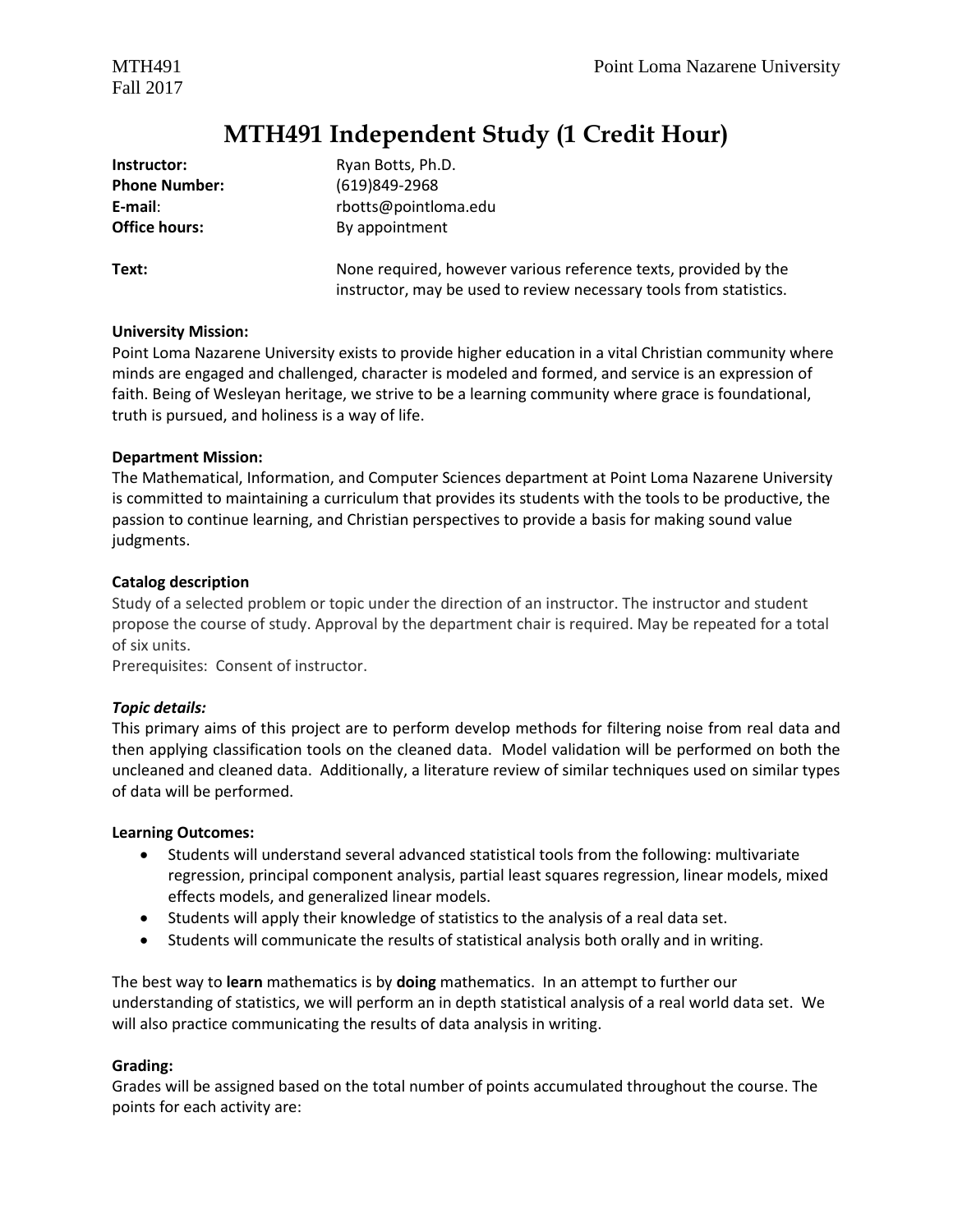| <b>Activity</b>                         | <b>Due Date</b> | <b>Points</b> |
|-----------------------------------------|-----------------|---------------|
| Summary of prior research progress      | Friday 9/15     | 100           |
| Literature review                       | Friday 9/29     | 200           |
| Preliminary analysis and interpretation | Friday 10/20    | 50            |
| Final analysis                          | Friday 11/3     | 50            |
| Rough draft of final report             | Friday 11/24    | 100           |
| Final report                            | Friday 12/8     | 400           |
| Total                                   |                 | 1000          |

In addition, a minimum of 50 hours of work on the project should be documented by the student over the course of the semester. For every hour short of this goal, 10 points will be removed from the total score.

Approximate minimal points required to obtain a given grade are:

|             | (875, 900) | (775, 800) | (675, 700) |
|-------------|------------|------------|------------|
| [925, 1000] | [825, 875] | [725, 775] | [625, 675] |
| [900, 925]  | [800, 825] | [700, 725] | [600, 625] |

Note that scores of 599 or lower will result in an F.

#### **Activities:**

You will be given a large real world data set and asked to answer a series of research questions based on this data set. A series of activities will be submitted throughout the project in order to measure your progress towards analyzing the data. In addition to these activities it is expected that you will meet weekly with the instructor to give brief updates and discuss the analysis. Meeting times will be determined with the consensus of the student and faculty member.

#### **Final Exam: None**

The final exam date and time is set by the university at the beginning of the semester and may not be changed by the instructor. This schedule can be found on the university website and in th course calendar. No requests for early examinations will be approved. Only in the case that a student is required to take three exams during the same day of finals week, is an instructor authorized to consider changing the exam date and time for that particular student.

Due to the nature of this course, a final written project submitted during final exam week. A description is below.

#### **Final Project:**

A written final project report describing the goals of the project, an overview of the statistical techniques used in the project, and a summary of the findings of the project will be delivered on or before **Friday December 8, 2017**.

#### **Attendance:**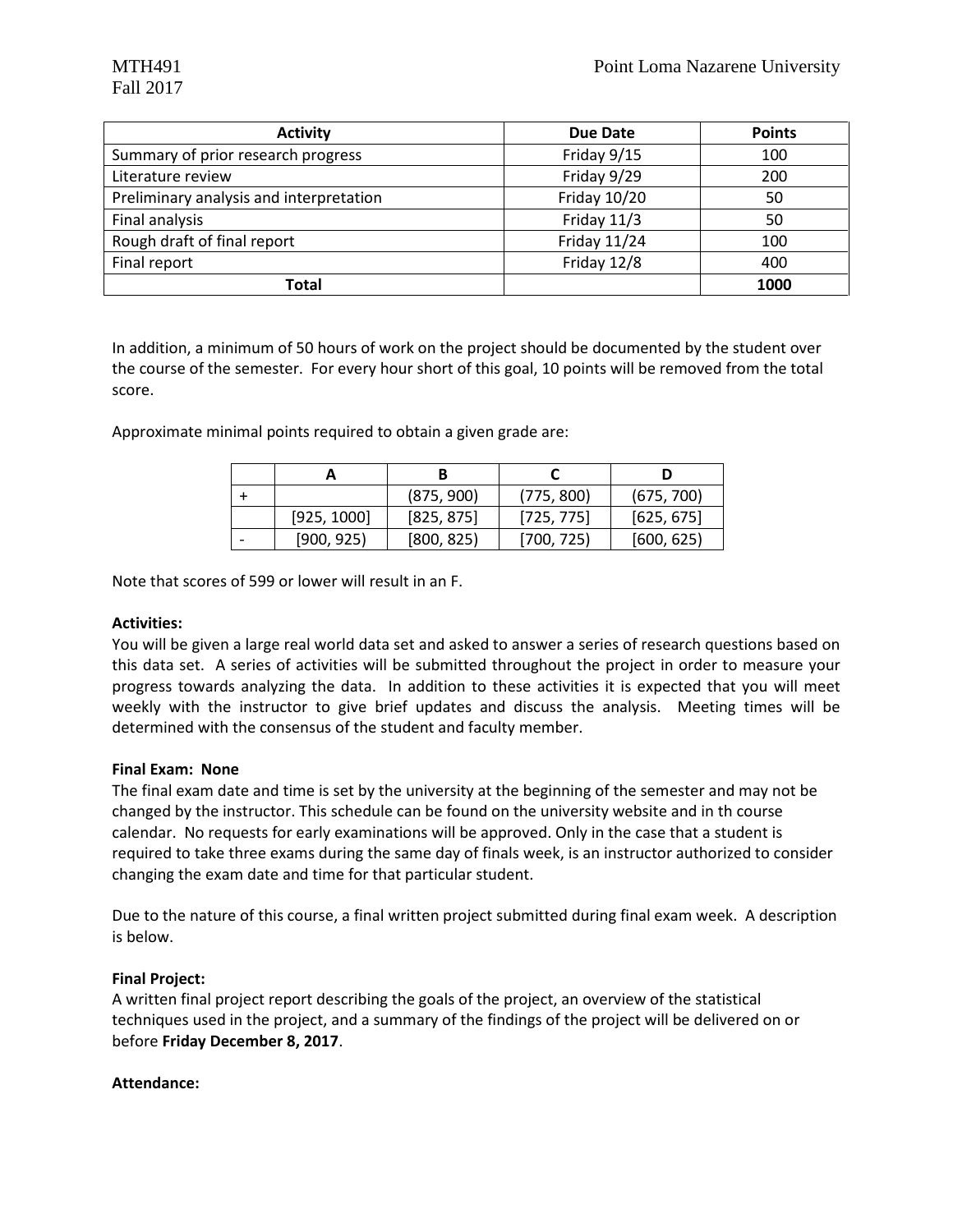In the context of independent research, a "class" meeting is interpreted to mean a weekly check-in with the faculty advisor, either in person, or by email. The official attendance policy is below.

Regular and punctual attendance at all classes is considered essential to optimum academic achievement. If the student is absent from more than 10 percent of class meetings, the faculty member can file a written report which may result in de-enrollment. If the absences exceed 20 percent, the student may be de-enrolled without notice until the university drop date or, after that date, receive the appropriate grade for their work and participation. See

[http://catalog.pointloma.edu/content.php?catoid=24&navoid=1581#Class\\_Attendance](http://catalog.pointloma.edu/content.php?catoid=24&navoid=1581#Class_Attendance) in the Undergraduate Academic Catalog.

### **Class Enrollment:**

It is the student's responsibility to maintain his/her class schedule. Should the need arise to drop this course (personal emergencies, poor performance, etc.), the student has the responsibility to follow through (provided the drop date meets the stated calendar deadline established by the university), not the instructor. Simply ceasing to attend this course or failing to follow through to arrange for a change of registration (drop/add) may easily result in a grade of F on the official transcript.

### **Academic Accommodations:**

If you have a diagnosed disability, please contact PLNU's Disability Resource Center (DRC) within the first two weeks of class to demonstrate need and to register for accommodation by phone at 619-849-2486 or by e-mail at [DRC@pointloma.edu.](mailto:DRC@pointloma.edu) See [Disability Resource Center](http://www.pointloma.edu/experience/offices/administrative-offices/academic-advising-office/disability-resource-center) for additional information. For more details see the PLNU catalog:

[http://catalog.pointloma.edu/content.php?catoid=24&navoid=1581#Academic\\_Accommodations](http://catalog.pointloma.edu/content.php?catoid=24&navoid=1581#Academic_Accommodations)

Students with learning disabilities who may need accommodations should discuss options with the instructor during the first two weeks of class.

#### **Academic Honesty:**

Students should demonstrate academic honesty by doing original work and by giving appropriate credit to the ideas of others. Academic dishonesty is the act of presenting information, ideas, and/or concepts as one's own when in reality they are the results of another person's creativity and effort. A faculty member who believes a situation involving academic dishonesty has been detected may assign a failing grade for that assignment or examination, or, depending on the seriousness of the offense, for the course. Faculty should follow and students may appeal using the procedure in the university Catalog. Se[e http://catalog.pointloma.edu/content.php?catoid=24&navoid=1581#Academic\\_Honesty](http://catalog.pointloma.edu/content.php?catoid=24&navoid=1581#Academic_Honesty) for definitions of kinds of academic dishonesty and for further policy information.

### **Copyright Protected Materials:**

Point Loma Nazarene University, as a non-profit educational institution, is entitled by law to use materials protected by the US Copyright Act for classroom education. Any use of those materials outside the class may violate the law.

#### **Credit Hour:**

In the interest of providing sufficient time to accomplish the stated course learning outcomes, this class meets the PLNU credit hour policy for a 1 unit class delivered over 15 weeks. Specific details about how the class meets the credit hour requirements can be provided upon request.